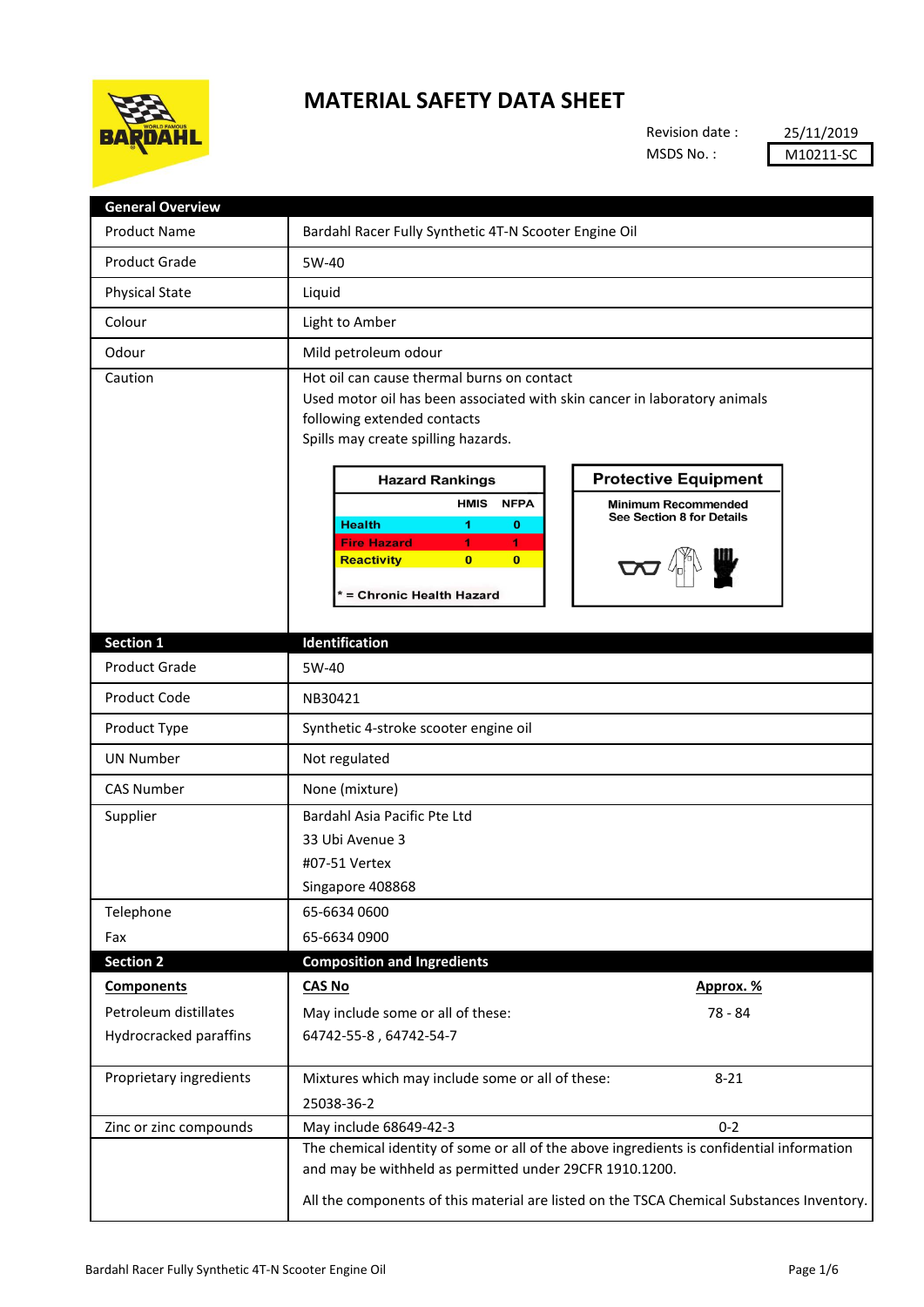| <b>Section 3</b>                         | <b>Hazards Identification</b>                                                                                                                                                                                                                                                                                                                                                                                                                                                                         |
|------------------------------------------|-------------------------------------------------------------------------------------------------------------------------------------------------------------------------------------------------------------------------------------------------------------------------------------------------------------------------------------------------------------------------------------------------------------------------------------------------------------------------------------------------------|
| Major route(s) of entry                  | Skin contact.                                                                                                                                                                                                                                                                                                                                                                                                                                                                                         |
| Inhalation                               | No significant adverse health effects are expected to occur upon short-term<br>exposure. At elevated temperatures, and/or in enclosed spaces, product mist<br>or vapors may irritate the mucous membranes of the nose, throat, bronchi and<br>lungs.                                                                                                                                                                                                                                                  |
| Skin contact                             | This material can cause skin irritation from prolonged or repeated contact.<br>Injection under the skin can cause inflammation and swelling. Injection of<br>pressurised hydrocarbons can cause severe permanent tissue damage. Initial<br>Injection of petroleum hydrocarbons requires<br>symptoms may be minor.<br>immediate medical attention.                                                                                                                                                     |
| Eye contact                              | This product can cause transient mild eye irritation with short-term contact<br>with liquid sprays or mists. Symptoms include stinging, watering, redness<br>and swelling.                                                                                                                                                                                                                                                                                                                            |
| Ingestion                                | If swallowed, large volumes of material can cause generalized depression,<br>headache, drowsiness, nausea, vomiting and diarrhea. Smaller doses can<br>cause a laxative effect. If aspirated into the lungs, liquid can cause lung<br>damage.                                                                                                                                                                                                                                                         |
| Chronic Health<br><b>Effects Summary</b> | This product contains a petroleum-based mineral oil. Prolonged or repeated<br>skin contact can cause mild irritation and inflammation characterized by<br>drying, cracking, (dermatitis) or oil acne. Repeated or prolonged inhalation of<br>petroleum-based mineral oil mists at concentration above applicable work-<br>place exposure levels can cause respiratory irritation or other pulmonary<br>effects.                                                                                       |
| Conditions aggravated                    | Disorders of the following organs or organ systems that may be aggravated                                                                                                                                                                                                                                                                                                                                                                                                                             |
| by Exposure                              | by significant exposure to this material or its components include:                                                                                                                                                                                                                                                                                                                                                                                                                                   |
| <b>Target Organs</b>                     | This material may cause damage to the following organs:                                                                                                                                                                                                                                                                                                                                                                                                                                               |
| Carcinogen                               | This product is not known to contain any component at concentration above<br>0.1% which are considered carcinogenic by OSHA, IARC or NTP.                                                                                                                                                                                                                                                                                                                                                             |
| <b>Section 4</b>                         | <b>First Aid Measures</b>                                                                                                                                                                                                                                                                                                                                                                                                                                                                             |
| Eyes                                     | Check for and remove contact lenses. Flush eyes immediately with fresh<br>water for several minutes while holding the eyelids open. If irritation persist,<br>see a doctor.                                                                                                                                                                                                                                                                                                                           |
| Skin                                     | If burned by hot material, cool skin by quenching with large amount of cold water. For<br>shoes and clothing. Wipe off excess material. Wash exposed skin with mild<br>soap and water. Seek medical attention if tissue appears damaged or pain/<br>Thoroughly clean contaminated clothing before reuse.<br>irritation persists.<br>Discard contaminated leather goods. If material is injected under the skin, seek<br>medical attention immediately.                                                |
| Ingestion                                | Do not induce vomiting except on advice of medical personnel. Do not give<br>anything to drink unless directed by a physician. Never give anything by<br>mouth to a person who is not fully conscious. If significant amounts are<br>swallowed or irritation or discomfort occurs, seek medical help immediately.                                                                                                                                                                                     |
| Inhalation                               | Vaporization is not expected at ambient temperatures. This material is not<br>expected to cause inhalation-related disorders under anticipated conditions<br>of use. In case of overexposure, move the person to fresh air.                                                                                                                                                                                                                                                                           |
| Notes to Physician                       | Treatment should be controlled by symptoms and clinical conditions.<br>Emesis<br>maybe induced under medical supervision. In general, emesis induction is<br>unnecessary in such high viscosity, low volatility product.<br>In the event of injection in underlying tissue, immediate treatment<br>SKIN:<br>include<br>extensive<br>incision,<br>debridement,<br>should<br>and<br>saline<br>irrigation.<br>Inadequate treatment can result in ischemia and gangrene. Early symptoms<br>maybe minimal. |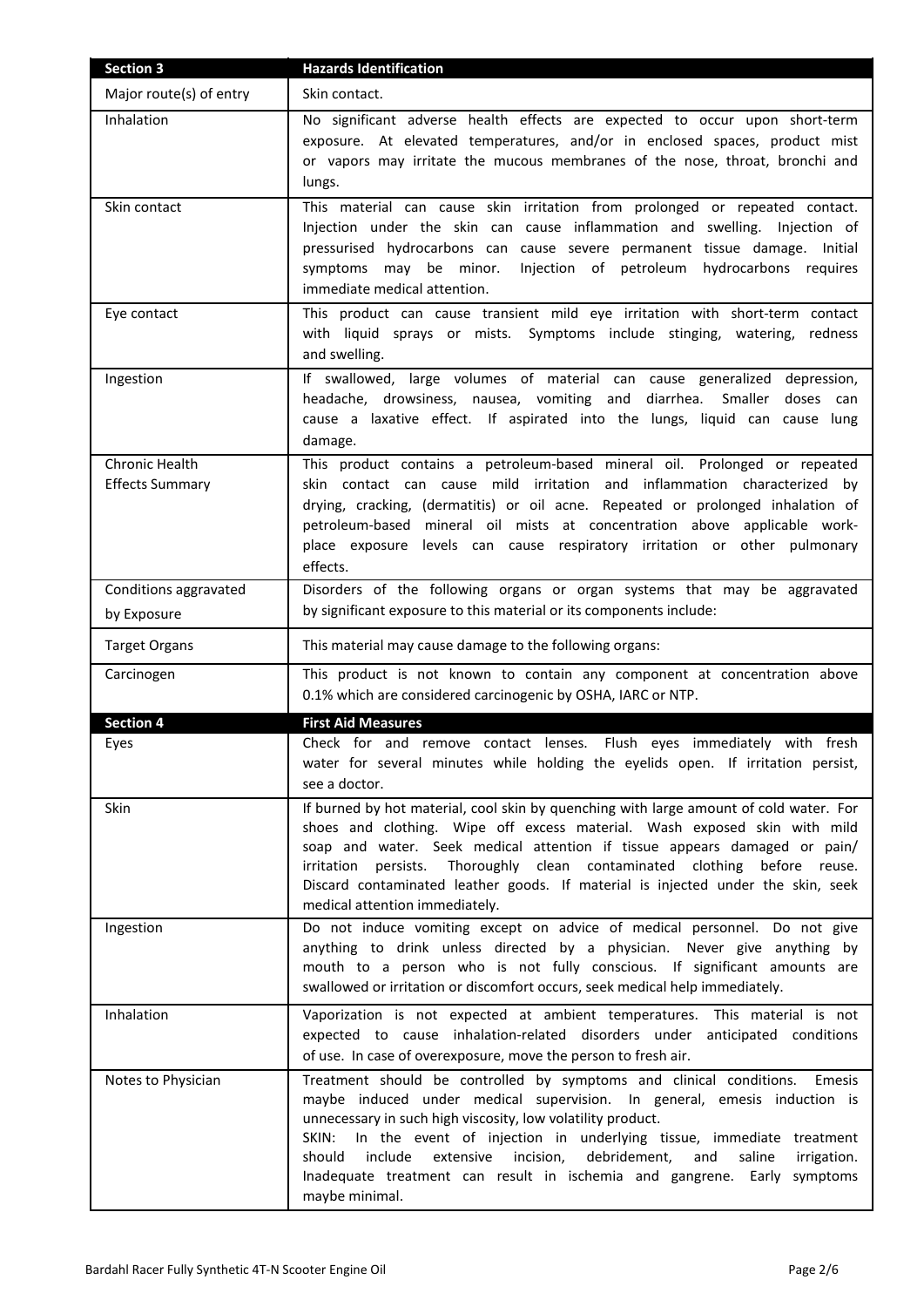| <b>Section 5</b>            | <b>Fire Fighting Measures</b>                                                                                                                                                                                                                                                                                                                                                                 |
|-----------------------------|-----------------------------------------------------------------------------------------------------------------------------------------------------------------------------------------------------------------------------------------------------------------------------------------------------------------------------------------------------------------------------------------------|
| Flammability                | NFPA Class-IIIB combustible material                                                                                                                                                                                                                                                                                                                                                          |
| Classification              |                                                                                                                                                                                                                                                                                                                                                                                               |
| Auto Ignition Temp.         | Not available                                                                                                                                                                                                                                                                                                                                                                                 |
| Flammable limits            | Not determined                                                                                                                                                                                                                                                                                                                                                                                |
| Flash Point, °C             | $> 200^{\circ}$ C (COC)                                                                                                                                                                                                                                                                                                                                                                       |
| <b>Extinguishing Media</b>  | Use water fog, dry chemical, foam or carbon dioxide type. Water or foam<br>may cause frothing. Use water to cool fire-exposed containers. If a spill or<br>leak has not ignited, use water spray to disperse the vapour and provide<br>protection to personnel attempting to stop the leak.                                                                                                   |
| Explosion / Fire<br>Hazards | For fires involving this material, do not enter any enclosed or confined space<br>without self-contained breathing apparatus to protect against the hazardous<br>effects of combustion products or oxygen deficiency.                                                                                                                                                                         |
| <b>Hazardous Combustion</b> | Carbon dioxide, carbon monoxide, smoke, fumes,<br>unburned hydrocarbons                                                                                                                                                                                                                                                                                                                       |
| Products                    | and trace oxides of sulphur and/or nitrogen.                                                                                                                                                                                                                                                                                                                                                  |
| <b>Section 6</b>            | <b>Accidental Release Measures</b>                                                                                                                                                                                                                                                                                                                                                            |
| In case of Spill            | Stop the source of leak or release and contain spill if possible. Ventilate the<br>area. Use respirator and protective clothing as discussed in this MSDS.<br>Collect with absorbent material and place in appropriate, labeled containers<br>for disposal, or if permitted, flush spilled area with water.                                                                                   |
| <b>Section 7</b>            | <b>Handling and Storage</b>                                                                                                                                                                                                                                                                                                                                                                   |
| Handling                    | contamination<br>Avoid<br>and<br>extreme<br>minimize<br>product<br>temperatures<br>to<br>degradtion. Empty containers may contain product residues that can ignite<br>with explosive force. Do not pressurize, cut, weld, braze, solder, drill or grind<br>containers. Do not expose product containers to flames, spark, heat or other<br>potential ignition sources.                        |
| Storage                     | Keep containers closed. Do not store with strong oxidizing agents. Do not<br>store at elevated temperatures. Avoid storing in direct sunlight for extended<br>periods of time. Consult appropriate federal, state or local authorities before<br>reusing, reconditioning, reclaiming, recycling or disposing of empty containers<br>and/or waste residues of this product.                    |
| <b>Section 8</b>            | <b>Exposure Controls / Personal Protection</b>                                                                                                                                                                                                                                                                                                                                                |
| Ventilation                 | Use general ventilation or local exhaust as required to maintain exposures<br>below the occupational exposure limits.                                                                                                                                                                                                                                                                         |
| Eyes                        | Avoid eye contact. The wearing of chemical safety goggles or face shield is<br>recommended. Have suitable eye wash water available.                                                                                                                                                                                                                                                           |
| <b>Skin</b>                 | personnel should<br>exercise reasonable<br>cleanliness; this<br>Exposed<br>personal<br>includes cleansing exposed area several times daily with soap and water,<br>and laundering or dry cleaning soiled work clothing at least weekly.<br>Safety<br>shower is recommended near the work station.                                                                                             |
| Inhalation                  | Respiratory protection is normally not required.<br>However, if operating<br>conditions create airborne concentrations, which exceed the recommended<br>exposure standard(s), the use of an approved respirator is recommended.                                                                                                                                                               |
| <b>Hand Protection</b>      | Use gloves of chemical resistant materials such as neoprene or heavy nitrile<br>rubber or appropriate barrier cream with prolonged or repeated contact. If the<br>product is processed or handled at elevated temperatures, protect against<br>thermal burns by using heat-resistant (insulated) gloves. Do not wear gloves<br>or loose fitting clothing around rotating or moving equipment. |
| Clothing<br>Recommendations | Long sleeve shirt is recommended. Wear a chemically protective apron if<br>available. Do not wear rings, watches, or similar apparel that could entrap<br>the material and cause a skin reaction.                                                                                                                                                                                             |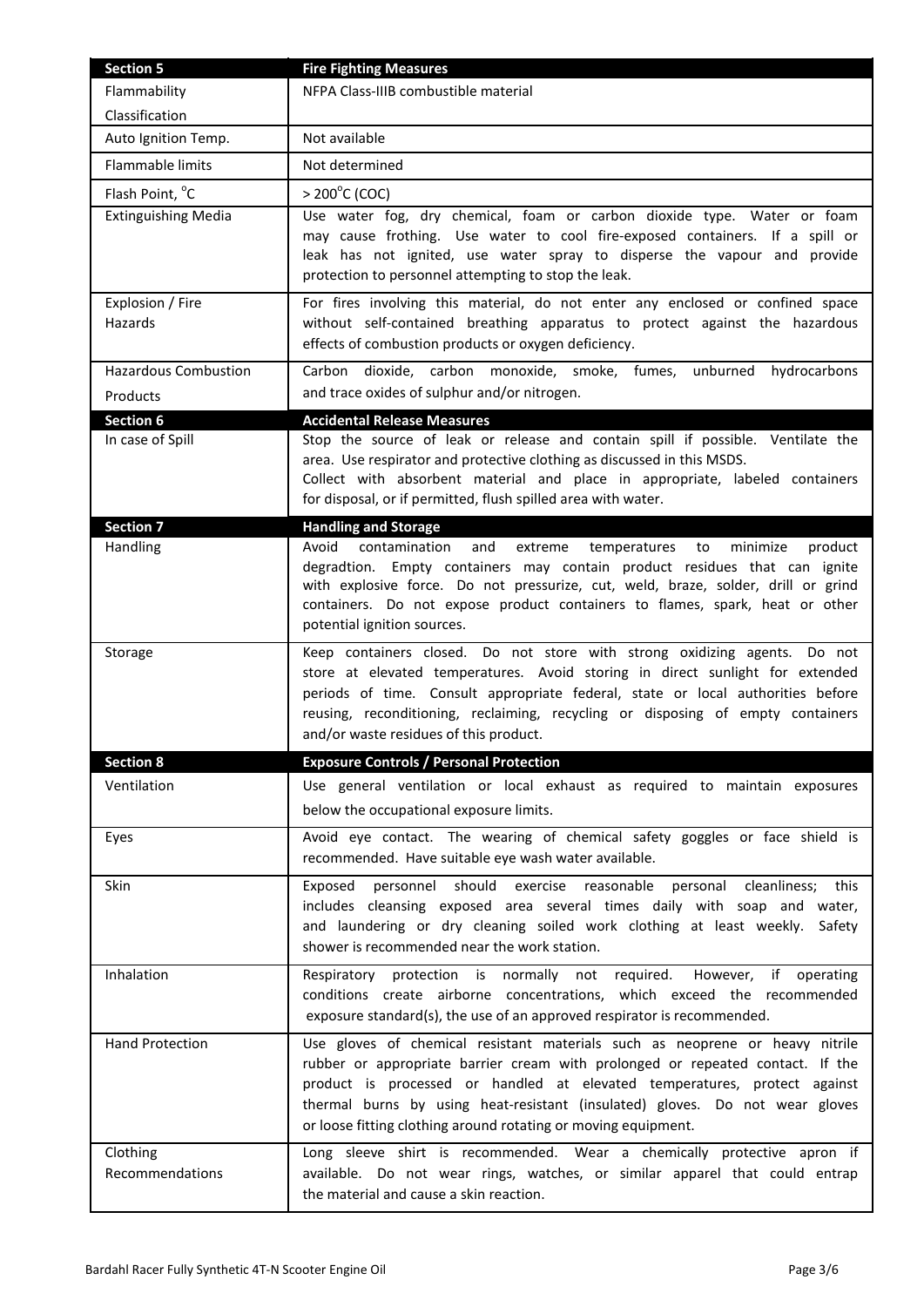| <b>Exposure limits</b>                 | Oil mist, mineral<br><b>ACGIH TLV (USA)</b>                                                                                                                                                                                                                                                                       |
|----------------------------------------|-------------------------------------------------------------------------------------------------------------------------------------------------------------------------------------------------------------------------------------------------------------------------------------------------------------------|
|                                        | TWA: 5 mg/m <sup>3</sup> 8 hrs                                                                                                                                                                                                                                                                                    |
|                                        | STEL: 10 mg/m $3$ 15 minutes                                                                                                                                                                                                                                                                                      |
|                                        | <b>OSHA PEL (USA)</b><br>TWA: 5 mg/m <sup>3</sup> 8 hrs                                                                                                                                                                                                                                                           |
| <b>Section 9</b>                       | <b>Physical and Chemical Properties (Typical)</b>                                                                                                                                                                                                                                                                 |
| <b>SAE Grade</b>                       | 5W-40                                                                                                                                                                                                                                                                                                             |
| Flash Point, °C                        | 210                                                                                                                                                                                                                                                                                                               |
| Density @ 15°C, kg/l                   | 0.855                                                                                                                                                                                                                                                                                                             |
| Viscosity@40°C, cSt                    | 83.84                                                                                                                                                                                                                                                                                                             |
| Viscosity@100°C cSt                    | 14.5                                                                                                                                                                                                                                                                                                              |
| Appearance                             | Light to Amber                                                                                                                                                                                                                                                                                                    |
| Odour                                  | Mild petroleum odour                                                                                                                                                                                                                                                                                              |
| <b>Boiling Range</b>                   | Not determined                                                                                                                                                                                                                                                                                                    |
| Vapour Pressure                        | < 0.1 mmHg @ 25 deg C                                                                                                                                                                                                                                                                                             |
| рH                                     | Not determined                                                                                                                                                                                                                                                                                                    |
| Solubility in water                    | Insoluble                                                                                                                                                                                                                                                                                                         |
| Percent volatile                       | Negligible                                                                                                                                                                                                                                                                                                        |
| Evaporation                            | Not determined                                                                                                                                                                                                                                                                                                    |
| <b>Section 10</b>                      | <b>Stability and Reactivity</b>                                                                                                                                                                                                                                                                                   |
| Stability                              | Stable                                                                                                                                                                                                                                                                                                            |
| Conditions to avoid                    | Avoid heating to decomposition                                                                                                                                                                                                                                                                                    |
| Incompatibility                        | Normally unreactive, however, avoid strong bases at high temperatures, strong<br>acids, strong oxidising agents and materials reactive with hydroxyl compounds.                                                                                                                                                   |
| Hazardous                              | No additional hazardous decomposition products were identified other than                                                                                                                                                                                                                                         |
| Decomposition products                 | the combustion products identified in Section 5.                                                                                                                                                                                                                                                                  |
| Hazardous                              | Will not occur                                                                                                                                                                                                                                                                                                    |
| polymerization<br>Section 11           | <b>Toxicity Information</b>                                                                                                                                                                                                                                                                                       |
| <b>Toxicity Data</b>                   | Distillates, residue oils, petroleum light and heavy paraffinic:                                                                                                                                                                                                                                                  |
|                                        | Acute: > 5000 mg/kg [Rat]<br>ORAL (LD50)<br>DERMAL (LD50)<br>Acute: > 2000 mg/kg [Rabbit]                                                                                                                                                                                                                         |
| Primary routes of Entry<br>or Exposure | Skin absortion, eye contact and inhalation                                                                                                                                                                                                                                                                        |
| Inhalation                             | Exposure to vapor or mist is possible. High gas, vapor or mist concentration may<br>be harmful if inhaled repeatedly or for prolong periods of time, based on data<br>from components or similar products.                                                                                                        |
| Skin                                   | Not expected to cause skin irritation or injury during normal use, based on<br>toxicology tests of this product. Prolonged or repeated skin contact<br>may cause skin irritation including redness, burning, drying, cracking, skin burns,<br>dermatitis, oil acne and folliculitis based on data from components |
| Eye                                    | Not expected to cause eye irritation or injury during normal use, based on<br>toxicology tests of this product.                                                                                                                                                                                                   |
| Ingestion                              | Single dose toxicity is low, based on toxicology tests of this product                                                                                                                                                                                                                                            |
| <b>Acute Toxicity</b>                  | Pre-existing skin and resiratory disorders may be aggravated by exposure,                                                                                                                                                                                                                                         |
|                                        |                                                                                                                                                                                                                                                                                                                   |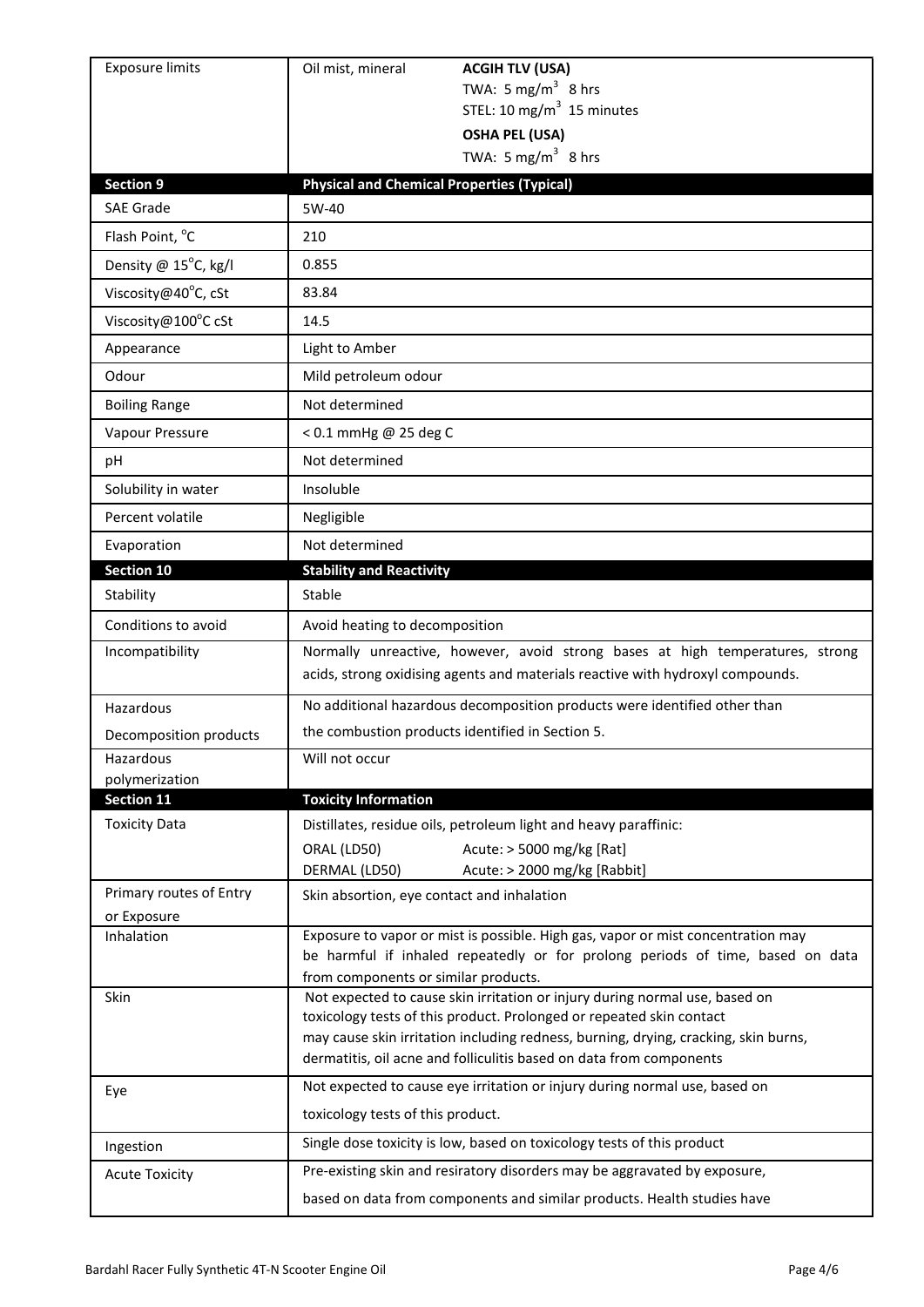|                              | shown petroleum hydrocarbons and synthetic lubricants pose potential                                                                                                                                                                                                                                                                                                                                                                                                               |
|------------------------------|------------------------------------------------------------------------------------------------------------------------------------------------------------------------------------------------------------------------------------------------------------------------------------------------------------------------------------------------------------------------------------------------------------------------------------------------------------------------------------|
|                              | human health risks, which may vary from person to person. As a precaution,                                                                                                                                                                                                                                                                                                                                                                                                         |
|                              | exposure to liquids, vapors, mists or fumes should be minimised.                                                                                                                                                                                                                                                                                                                                                                                                                   |
| <b>Chronic Toxicity</b>      | No ingredient in this product is an IARC, NTP or OSHA listed carcinogen.                                                                                                                                                                                                                                                                                                                                                                                                           |
|                              | Reports have associated repeated and prolonged overexposure to solvents with                                                                                                                                                                                                                                                                                                                                                                                                       |
|                              | permanent nervous system damage.                                                                                                                                                                                                                                                                                                                                                                                                                                                   |
| Other information            | Symptoms of overexposure could include: Gastrointestinal irritation                                                                                                                                                                                                                                                                                                                                                                                                                |
|                              | (nausea, vomiting, diarrhea), irritation (nose, throat, respiratory tract),                                                                                                                                                                                                                                                                                                                                                                                                        |
|                              | central nervous system depression (dizziness, drowsiness, weakness, fatigue,                                                                                                                                                                                                                                                                                                                                                                                                       |
|                              | nausea, headache, unconsciouness, effects on hearing). Used engine oil was                                                                                                                                                                                                                                                                                                                                                                                                         |
|                              | associated wth cancer in lifetime skin painting studies with laboratory animals.                                                                                                                                                                                                                                                                                                                                                                                                   |
|                              | Avoid prolonged or repeated contact with used notor oil.                                                                                                                                                                                                                                                                                                                                                                                                                           |
|                              | Good hygiene practices will reduce the likelihood of potential health effects                                                                                                                                                                                                                                                                                                                                                                                                      |
| <b>Section 12</b>            | <b>Ecology Information</b>                                                                                                                                                                                                                                                                                                                                                                                                                                                         |
| Ecotoxicity                  | Analysis on ecological effects has not been conducted on this product.<br>However, if spilled, this product and any contaminated soil or water may be<br>harmful to human, animal and aquatic life. Also the coating action associated<br>with petroleum and petroleum products can be harmful or fatal to aquatic life<br>and waterfowl.                                                                                                                                          |
| <b>Environmental Fate</b>    | An environmental fate analysis has not been conducted on this specific<br>product. Plants and animals may experience harmful or fatal effects when<br>coated with petroleum-based produtcs. Petroleum-based (mineral) lube oils<br>will normally float on water. In stagnant or slow flowing waterways, an oil<br>layer can cover a large surface area. As a result, this oil layer might limit or<br>eliminate natural atmospheric oxygen transport into the water. With time, if |
|                              | not removed, oxygen depletion in waterwaycan result in a loss of marine life or<br>create an anaerobic environment.                                                                                                                                                                                                                                                                                                                                                                |
| <b>Section 13</b>            | <b>Disposal Information</b>                                                                                                                                                                                                                                                                                                                                                                                                                                                        |
| Waste disposal               | Check governmental regulations and local authorities for approved disposal.<br>Under RCRA, it is the responsibility of the user of the material to determine at<br>the time of disposal whether the material meets RCRA criterial for hazardous<br>This is because material uses, transformations, mixtures, processes,<br>waste.<br>etc may effect the classification.                                                                                                            |
| <b>Section 14</b>            | <b>Transport Information</b>                                                                                                                                                                                                                                                                                                                                                                                                                                                       |
| US DOT Hazard                | Proper Shipping Name:<br>None                                                                                                                                                                                                                                                                                                                                                                                                                                                      |
| Classification               | <b>UN Number:</b><br>None                                                                                                                                                                                                                                                                                                                                                                                                                                                          |
|                              | Labels Required:<br>None                                                                                                                                                                                                                                                                                                                                                                                                                                                           |
|                              | This product is not subjected to DOT regulations under 49 CFR Parts 171-180.                                                                                                                                                                                                                                                                                                                                                                                                       |
| <b>DOT Marine Pollutants</b> | This product does not contain Marine Pollutants as defined in 49 CFR 171.8.                                                                                                                                                                                                                                                                                                                                                                                                        |
| <b>IMDG Code Shipping</b>    | Description:<br>not regulated                                                                                                                                                                                                                                                                                                                                                                                                                                                      |
| Classification               | not classified<br><b>IMDG Class:</b>                                                                                                                                                                                                                                                                                                                                                                                                                                               |
| <b>IMDG Marine Pollutant</b> | No                                                                                                                                                                                                                                                                                                                                                                                                                                                                                 |
| <b>ADR/RID Class</b>         | Not Classified                                                                                                                                                                                                                                                                                                                                                                                                                                                                     |